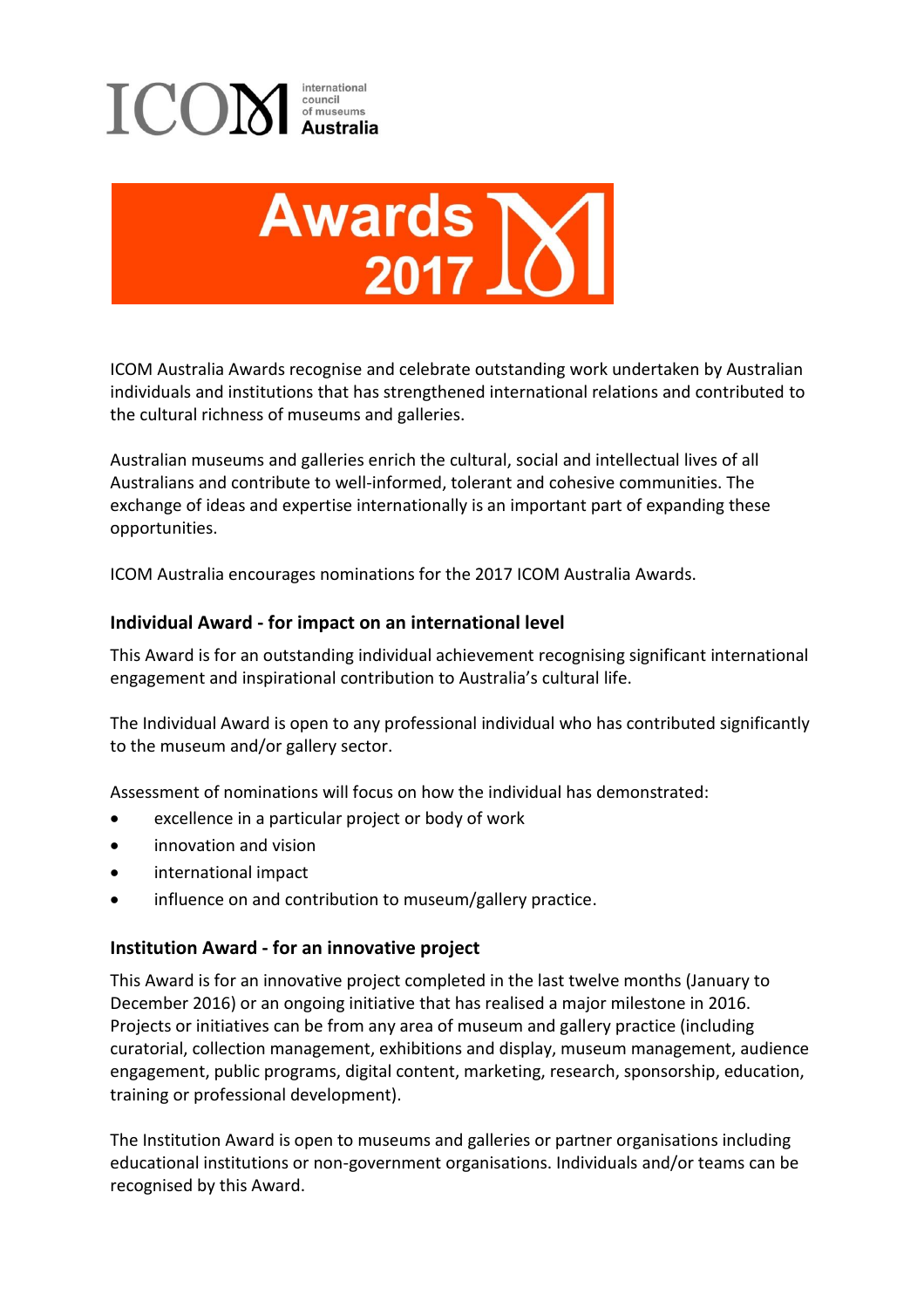Assessment of nominations will focus on how the project or initiative has:

- demonstrated excellence in the museum/gallery project
- strengthened international relations between collecting institutions
- promoted collaboration between institutions
- contributed significantly to the evolving role of museums and galleries.

## **Guidelines for nominations**

Nominations are open to ICOM and non-ICOM members for both the Individual and Institution Awards and the nominations are to be made by ICOM members.

Nominations can come from industry peers or self-nominations will be accepted. Current members of the ICOM Australia Executive Board are not eligible for nomination of an Individual Award. Nominations from members of the ICOM Australia Executive Board will not be accepted but this does not preclude their organisation from being nominated for an Institutional Award.

# **How to nominate an individual or institution project or initiative:**

Nominators should complete the application form at:

[http://icom.org.au/site/activitiesair.php,](http://icom.org.au/site/activitiesair.php) including a written summary of no more than two (2) A4 pages. The summary should include:

#### **Individual Award:**

- summary of nominee's excellence in a particular project or body of work
- demonstration of innovation and excellence
- international impact
- influence on and contribution to museum/gallery practice.

## **InstitutionAward:**

- title of the project, date of commencement and completion or milestone reached in the Award period in 2016
- institutions and individuals involved
- intent and outcome of the project or initiative noting assessment criteria.

Digital copies of published material relating to Award nominations maybe included as supplementary information (10 pages maximum plus URL).

## **Nominations should clearly state:**

- nominator's name, position and institution (if relevant) and full contact details
- nominee's name, position and institution (if relevant) and full contact details.